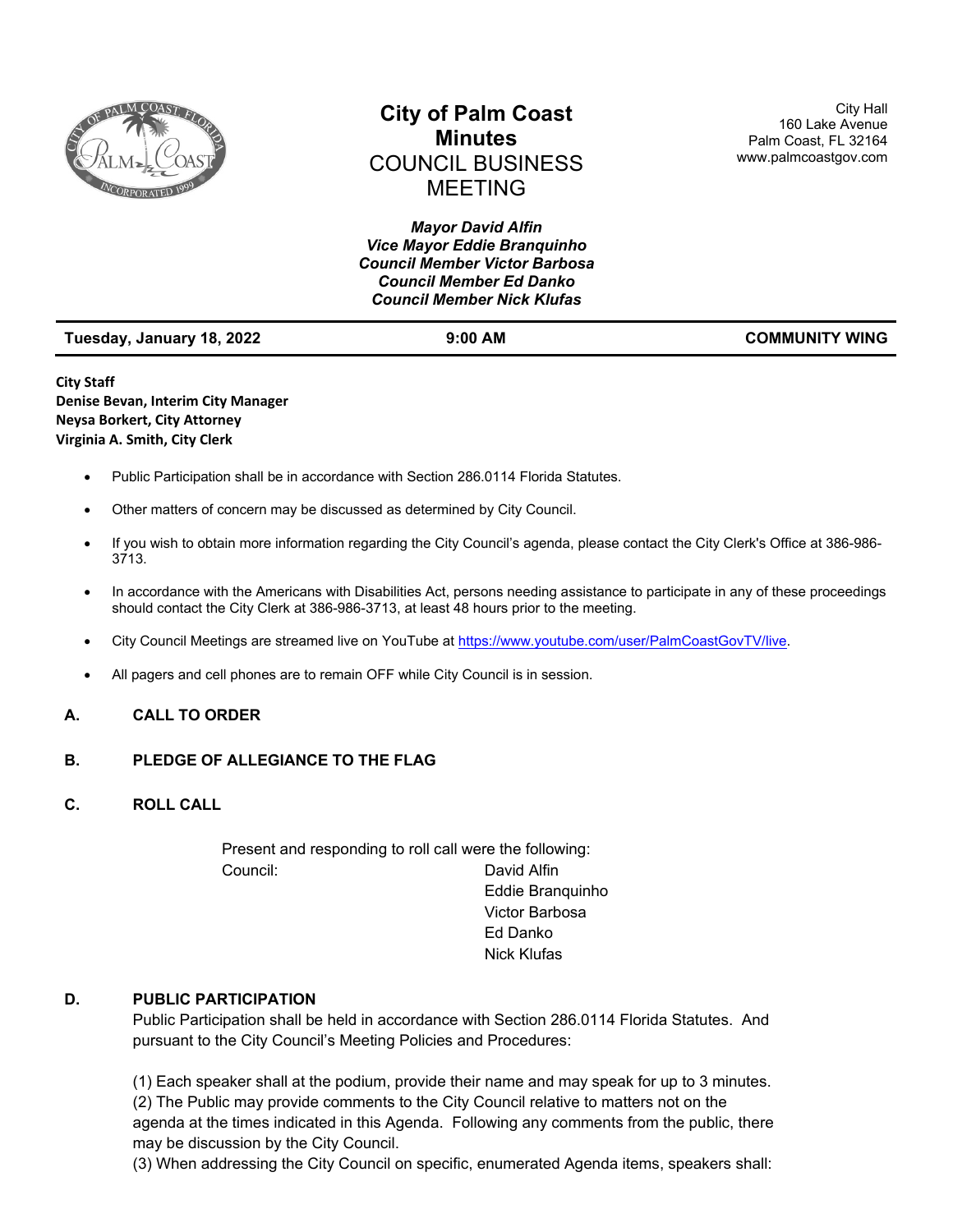(a) direct all comments to the Mayor;

(b) make their comments concise and to the point;

(c) not speak more than once on the same subject;

(d) not, by speech or otherwise, delay or interrupt the proceedings or the peace of the City Council;

(e) obey the orders of the Mayor or the City Council; and

(f) not make any irrelevant, impertinent or slanderous comments while addressing the City Council; which pursuant to Council rules, shall be considered disorderly.

(4) Any person who becomes disorderly or who fails to confine his or her comments to the identified subject or business, shall be cautioned by the Mayor and thereafter must conclude his or her remarks on the subject within the remaining designated time limit.

Any speaker failing to comply, as cautioned, shall be barred from making any additional comments during the meeting and may be removed, as necessary, for the remainder of the meeting.

*Opened Public Participation after the Proclamations were issued.* 

*Karen Neufeld-Belle Terre Swim and Racquet Center (pool) closing.* 

*Helen Davis-Happy New Year and thank you for listening to us. Pool issue.* 

*Rejeanne Bernier-Pool issue.*

*Wilfredo Lleras-Swimming club conditions are deplorable.* 

*Joanne Clarke-Pool issue*

*Mary Crosson-Search on the City Manager. Supports James Manfre.* 

*Jane Gentile-Palm Coast and Flagler County regarding the schedule prior to election. She prefers to change the ordinance to allow signs after the candidate qualifies.* 

*Dalva Smith-trash everywhere by builders.* 

*Denise Watkins-noise and car racing issues where she lives in the R section.* 

*Nancy Zeeter-C section and the nice amenities that are here. We could use more. Swimming issue; canals that need dredging.* 

*Mike Cocchiola-supports two -Ms. Bevan National search will bring applicants from far north west. Recruit from within. Canals encourage the City do all it can before it fails.* 

*Lydia Reagan-Pool issue; the future of Belle Terre Swim and Racquet Center 562 people signed a petition.* 

*Alan Lowe-thanked the unknown employee who responded regarding the canals. The City owns the canals and should maintain the canals.* 

*Gary Kunnas-canal issue and survey. Discard the survey question and resend.* 

*Raymond McKinney-Keep City swimming pool and Belle Terre pool open.*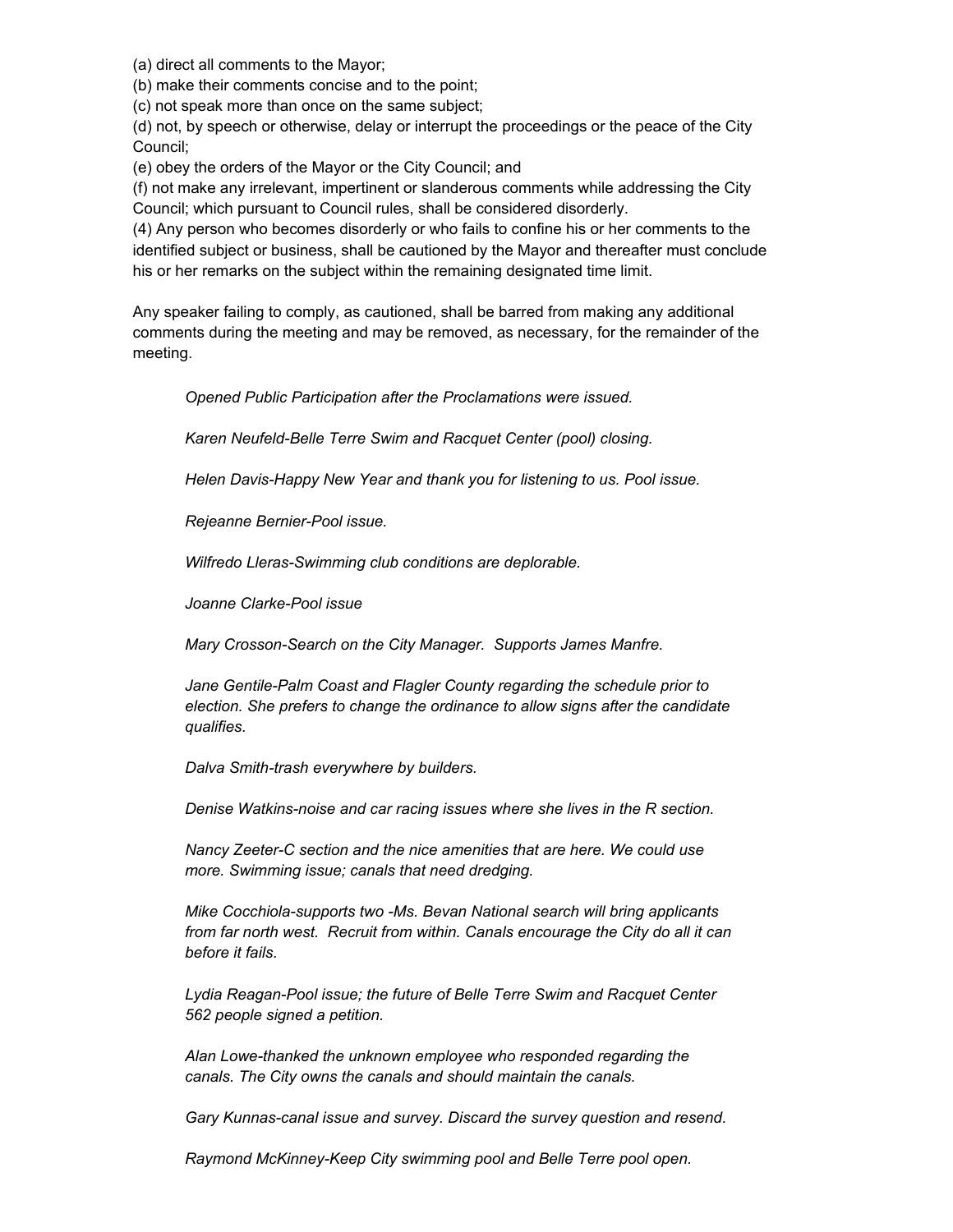*Frank Adia-15 Crandon Ct-request reiterating the salt water canals; adjacent property that does not have seawalls. I support the swimming clubs initiative. How can I get information from you on these initiatives?* 

*Glenn Partelow-Swimmer at both centers. The School is having a lot of difficulty maintaining the pool center. It is old and inadequate. Frieda does a good job keeping residents safe-Belle Terre does not have a lifeguard. There is not enough room at either pool for adequate supervision. Need your support for a bigger facility. Canal issue-it smells.* 

*Al Krier-Safety on Cimmaron. Provided a handout, which is attached to the minutes.* 

*Paul Vargo-6 months ago I was here and supported the canal health; included in that was repair of certain sea walls, graffitti, and canal health. Economical benefits for Flagler County on waterways. Some are in the hundreds of millions of dollars. I know there is concern of the cost of canals. I think there are ways to get that done. This article is from 2017. Will leave with the Clerk.* 

#### *Responses-*

*Mayor Alfin-City staff is roving through the audience with those who have a question. A Palm Coast Connect case will be opened and responded to for you. We want you to receive complete, transparent, and accurate information.*

# **E. MINUTES**

#### **Pass**

**Motion made to approve by Vice Mayor Branquinho and seconded by Council Member Danko**

**Approved - 5 - Mayor David Alfin, Vice Mayor Eddie Branquinho, Council Member Victor Barbosa, Council Member Ed Danko, Council Member Nick Klufas**

**1. MINUTES OF THE CITY COUNCIL: JANUARY 4, 2022 BUSINESS MEETING JANUARY 11, 2022 WORKSHOP MEETING**

## **F. PROCLAMATIONS AND PRESENTATIONS**

- **2. PROCLAMATION - NATIONAL STALKING AWARENESS MONTH** *VM Branquinho presented this Proclamation to members of the Family Life Center.*
- **3. PROCLAMATION - HUMAN TRAFFICKING AWARENESS MONTH**

*Mayor Alfin presented this Proclamation to the Family Life Center.*

**4. PRESENTATION - FLAGLER COUNTY SHERIFF'S OFFICE SAFETY AT EVENTS**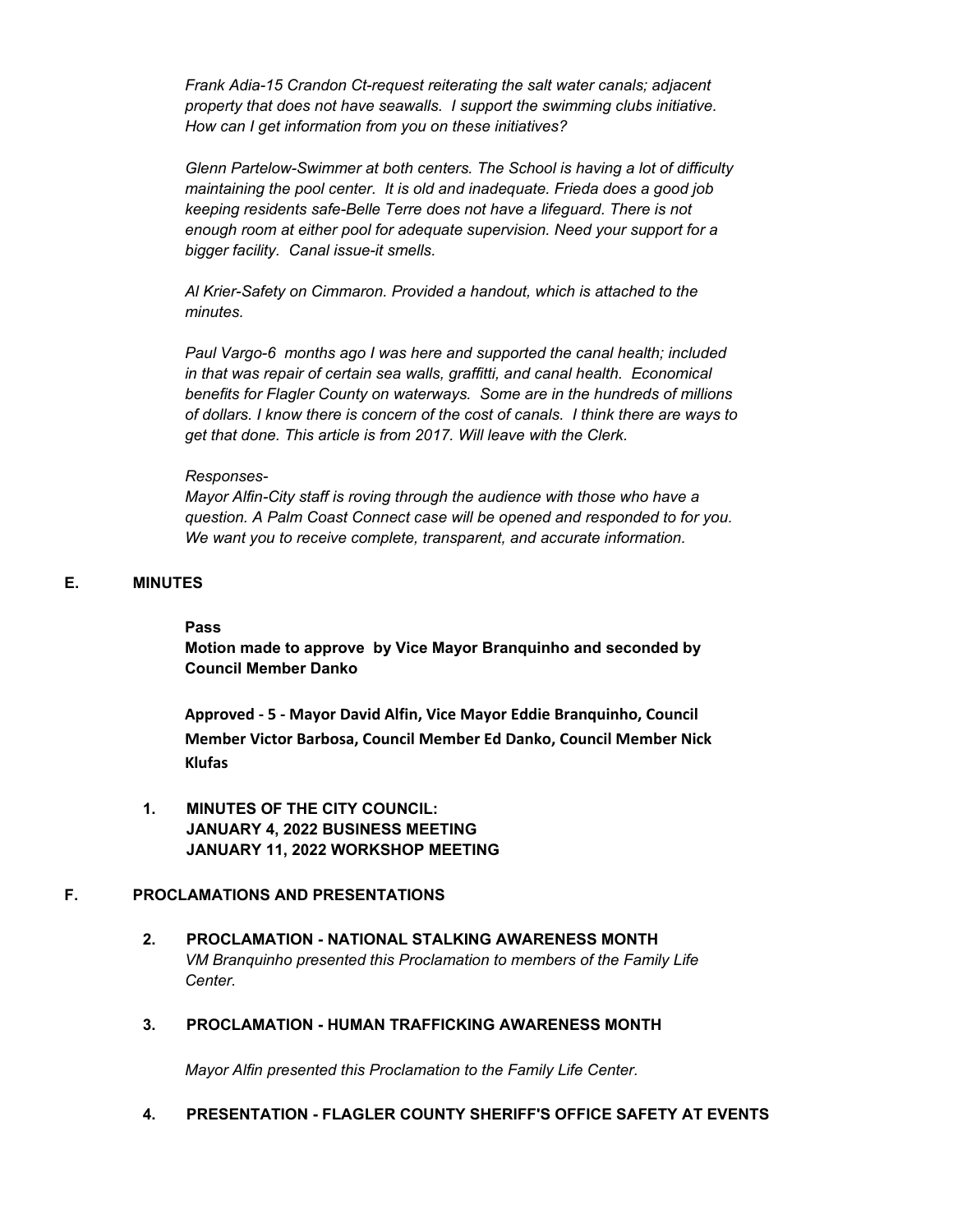*Chief Jon Welker of FCSO presented to Council on safety events, especially when the event is held during a holiday.* 

*Council held a discussion on safety and not to strain safety resources.* 

*VM Branquinho mentioned rotating days for the 4th of July events. Mayor Alfin-Will discuss with Flagler Beach and bring something back to Council for consideration.* 

*Mayor Alfin reminded everyone about the Declaration of Independence. Challenge each Council Member and City staff to read those 1020 words. Will also challenge our residents and anyone else who wants to read it, to read those*  1020 words of the Declaration of Independence. Do not let others tell you what it *means.*

# **5. PRESENTATION - EMPLOYEE RECOGNITION**

*Ms. Kershaw presented to Council with a video on employees who have gone above and beyond.*

## **G. ORDINANCES SECOND READ**

# **6. ORDINANCE 2022-XX APPROVING THE SECURE SPACE REZONING – APPLICATION # 4901**

## **O20220006**

*City Attorney Reischmann read the title into the record. Reminded Council this is a quasi-judicial item and called for any ex-parte communication since first reading of this Ordinance.* 

*Mentioned Council did receive ex-parte emails that will be part of this record.*

*CM Danko-received emails but will base his decision on what is presented today.* 

*VM Branquinho, CM Klufas and Mayor Alfin stated they received the same emails and will base their decisions on what is presented to them today.* 

*Mr. Tyner introduced this item.* 

*Jay Livingston, representing the landowner, presented a handout to the Clerk, which is attached to these minutes to clarify the record. Mr. Livingston also presented to Council on this item. Mr. David Butler provided an overview to City Council on crime rates at storage facilities and urban sprawl.* 

## *Public Comment*

*Patty Quick-human element missing, valid ALF next door and there are 100 residents that live there. It is the only place that they can go. This project is another example of discarding our residents who are elderly, disabled, and need assistance. This is a shared driveway-it is just wrong. The safety issue-we are no*  longer a bedroom community. We are getting bigger and bigger. There is plenty *of commercial space available on SR 100. Use that property. Leave the codes alone.*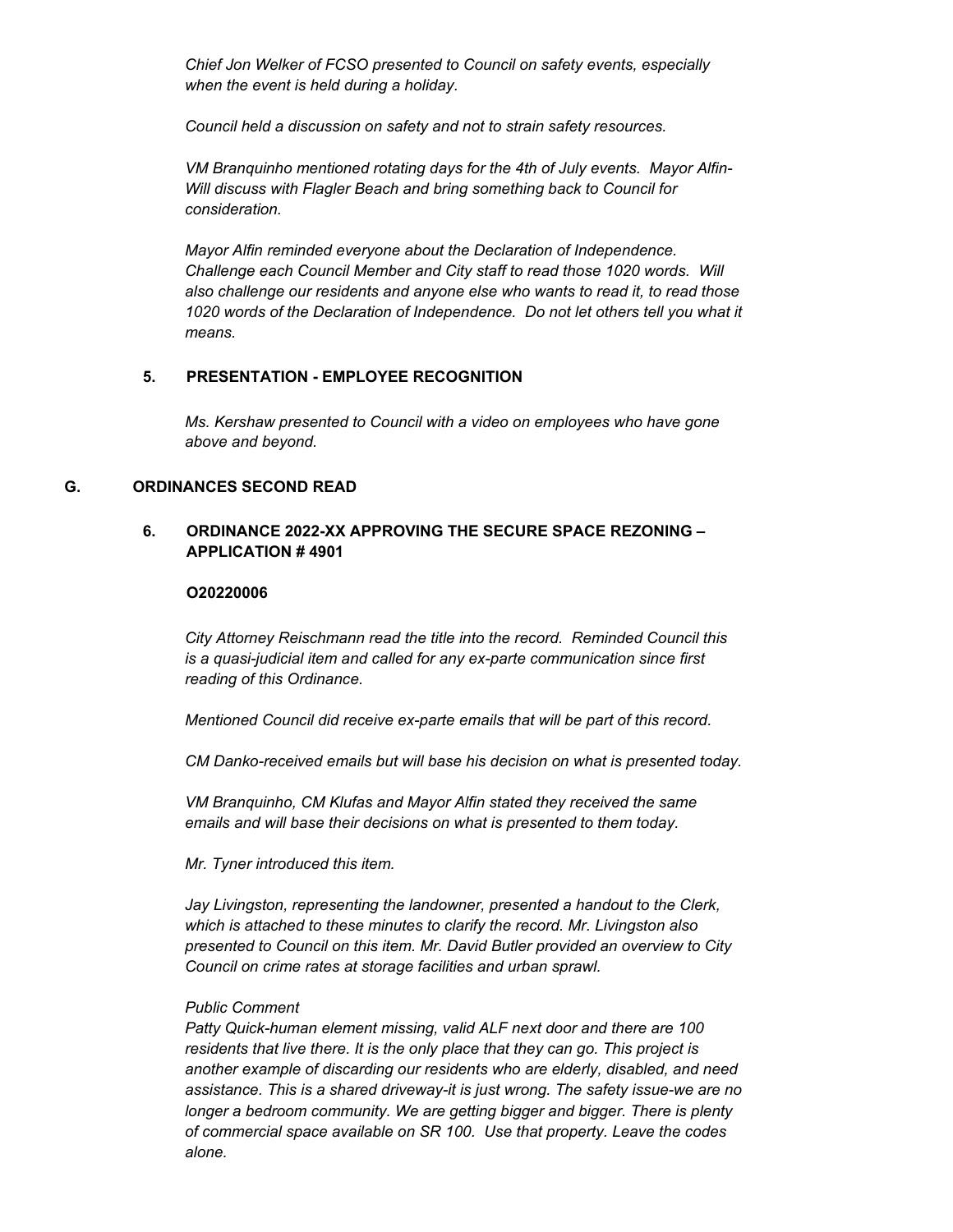*Bob Stove-Hidden Lakes resident and opposes this project. Main concerns are noise and safety. Noise is not just from I95 but from the trucks and recreational vehicles accessing the storage. Some are diesel, which are loud. Safety for the entrance off of Old Kings Road.*

*John Bert-would like the picture of the existing site and what is proposed. Developers have tried to convince Council that they have designed the project with the residents in mind. Doesn't agree with that. Opposes the project.* 

*Ms. Tavares-people who presented have unlimited time and we do not have the same afforded to us. I did my due diligence and accepted what the zoning was there at the time. The owner should have known the code when he purchased that property.* 

*John Burt- I too investigated the zoning for Hidden Lakes. There have been many changes in Palm Coast. I am opposed to the Special Exception.* 

*Lynn Shardner-opposes the project; more trucks and more traffic will be on Old Kings Road. This will lower or property value.* 

*Donna Sire-agrees with all speakers who oppose this project. I can hear a lot of vehicles from Old Kings Road, sports vehicles and trucks. The storage units being built will bring more noise, especially those who live on Arrow Head Dr.* 

Paul Weber-Objects to the proposal. If a storage facility is to be put there, it *should be scaled down. A ploy often used is to present something so extravagant and then people are pleased when it is changed. Does it assist with the widening of Old Kings Road. It must be attractive. If this is allowed, that all of these concerns of mine are addressed.* 

*Sam Hobbs-some of the comments from the Developer-noise and traffic. The responses do not address all concerns. Is the Developer the same Developer who built the ALF? That should be disclosed.* 

*Jane Gentile-speaking as a real estate broker for 41 years. Identical to the1998 case she participated in that took place in South Florida.* 

*Mary Alice Frann-opposes the project; leave the zoning alone. Read into the record her opinion on platforms that Council ran on.* 

*Cindi McDowell-her comments are relating to the first hearing. Opposes the project.* 

*Darlene Shelly-opposes the project. This is a residential community area. This project is not in the best interest of the residents. Addition to the petition that includes 249+ signatures of local residents. Please deny this application. Presented 10 articles on crime.* 

*The City Attorney presented on the comments. Clarification that it was not him that opined at the last meeting. Provided an overview to the decisions made by Council on these types of items-they cannot be arbitrary. They have to be based on the Land Development Code and the Comprehensive Plan. Reminded*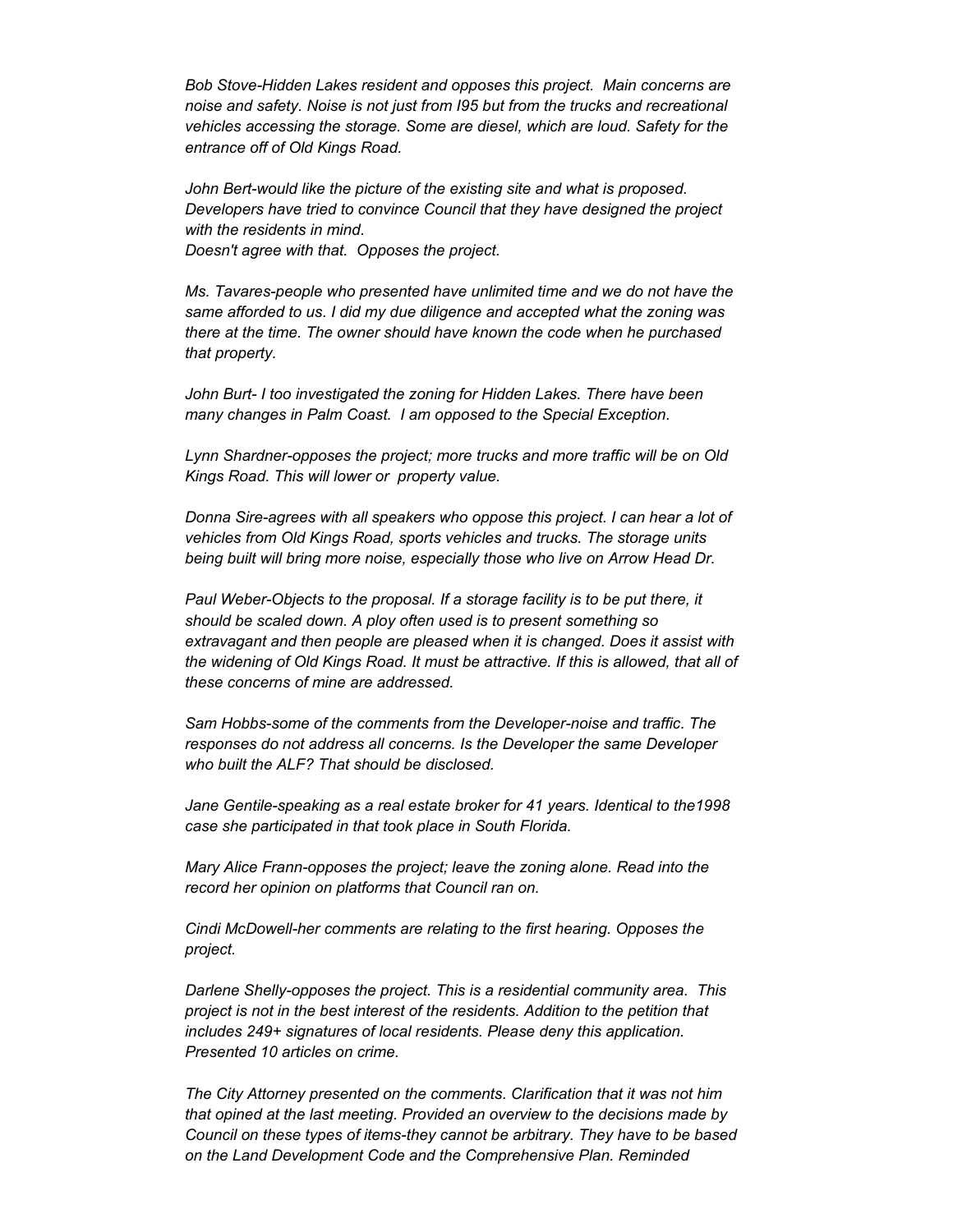*Council they are acting as judges in this quasi-judicial item. Council must state on what grounds in the law are they voting no on this item.* 

#### *Responses to Public Comments*

*VM Branquinho asked about the case reference by a speaker. Attorney Reischmann confirmed there is no existing case law.* 

*CM Danko-Comm 2 offices? Ans: Attorney Livingston-provided the uses in Comm 2.* 

*CM Barbosa-distance of nearby residents-did you take into account the people in the nursing home? Ans: Mr. Livingston-*

*Ownership-Mr. Butler did own the property back in 2005 and was aware of the zoning.* 

*CM Klufas-Special exception clarification-is to limit the use, correct? Ans: Mr. Tyner provide a description of the conditional use "special exception"; we call it limited.* 

*Attorney Reischmann reminded Council that we are here today to vote on the rezoning not the uses or special exception, which was approved by the PLDRB already. The special exception is dependent upon the approval of the rezoning.* 

*VM Branquinho-the mail we all received from a person who used to own 4 storage places and now only owns one. It stated "how many storage units are needed in Palm Coast? Storage faculties are problematic and property value*  loss. Traffic and safety are issues." He did visit the ALF that exists now, where *are they going now?* 

*Mayor Alfin thanked all speakers.*

**Pass**

**Motion made to be adopted on second reading by Vice Mayor Branquinho and seconded by Council Member Danko**

**Approved - 5 - Mayor David Alfin, Vice Mayor Eddie Branquinho, Council Member Victor Barbosa, Council Member Ed Danko, Council Member Nick Klufas**

## **H. ORDINANCES FIRST READ**

**7. ORDINANCE 2022-XX AMENDING THE FUTURE LAND USE MAP DESIGNATION FOR 40.7+/- ACRES FROM RESIDENTIAL-LOW DENSITY RURAL ESTATE TO INDUSTRIAL WITH POLICY TO LIMIT DEVELOPMENT TO BORROW PITS AND COMPENSATING FLOODPLAIN STORAGE- CLINE/JTL BORROW PIT**

*City Attorney Reischmann read the title into the record. This is a legislative matter.* 

*Mr. Tyner and Mr. Papa presented to Council on Item 7 and 8.*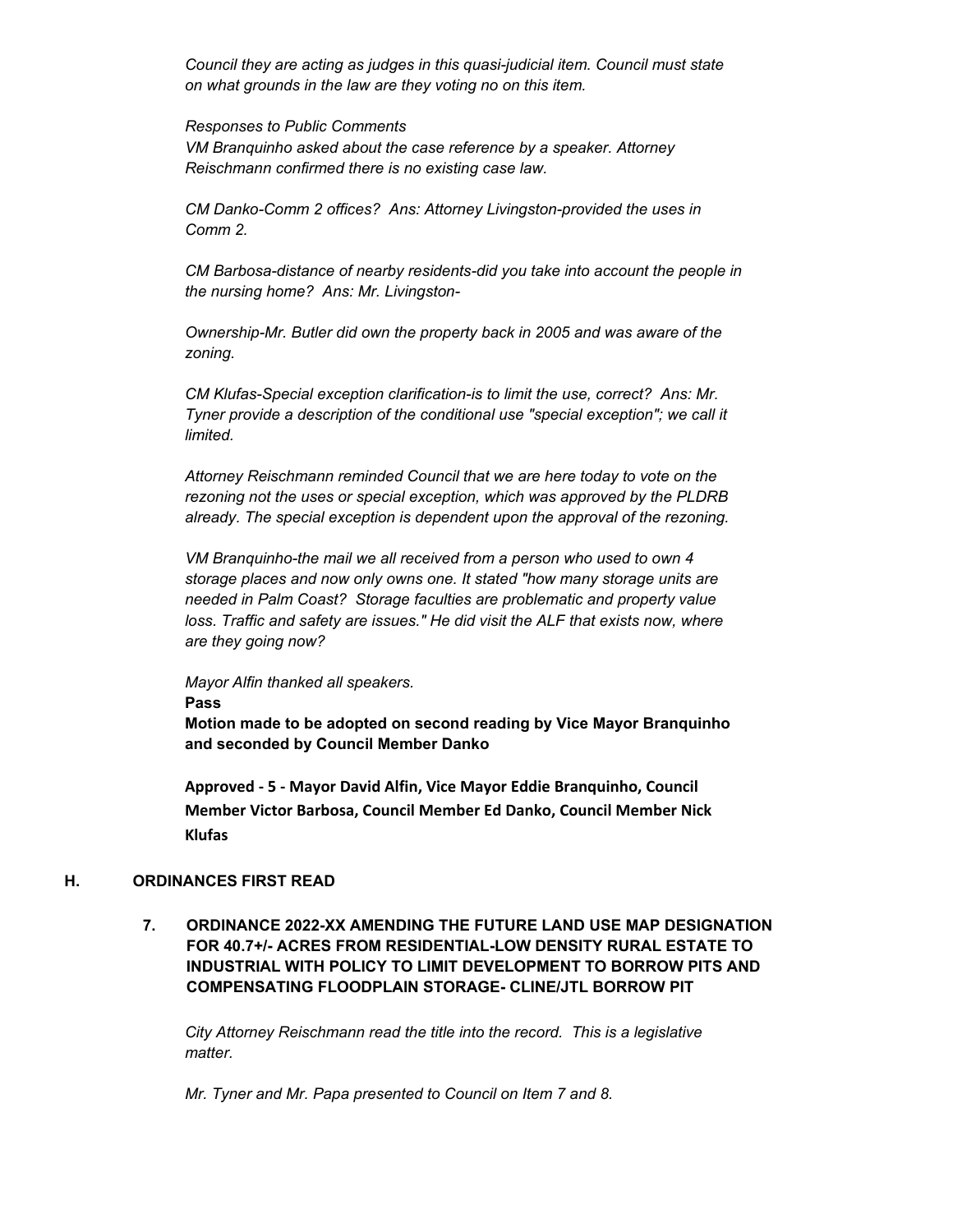*VM Branquinho-does this borrow pit have a depth maximum? Ans: Mr. Livingston-I do not believe the depth has been defined but I do have approval from St. John's and a site plan.* 

*Attorney Reischmann provided the process will take place later with site plan working with St. John's Water too.* 

*CM Barbosa-What happens at the end of this project? Ans: Mr. Livingston-only remain a pit as called out in Comp Plan.* 

*Public Comment Nothing at this time.*

## **Pass**

**Motion made to be approved on first reading by Council Member Barbosa and seconded by Vice Mayor Branquinho**

**Approved - 5 - Mayor David Alfin, Vice Mayor Eddie Branquinho, Council Member Victor Barbosa, Council Member Ed Danko, Council Member Nick Klufas**

**8. ORDINANCE 2022-XX AMENDING THE ZONING MAP DESIGNATION FOR 40.7+/- ACRES FROM INDUSTRIAL-PUD (FLAGLER COUNTY DESIGNATION) TO HEAVY INDUSTRIAL (IND-2) (CITY OF PALM COAST DESIGNATION)- CLINE/JTL BORROW PITS**

*This item was heard with Item 7.* 

*City Attorney Reischmann read the title into the record. Reminded Council this is a quasi-judicial item and called for any ex-parte communication. There were none.* 

*Public Comment: There were none.*

**Pass**

**Motion made to be approved on first reading by Council Member Danko and seconded by Council Member Barbosa**

**Approved - 5 - Mayor David Alfin, Vice Mayor Eddie Branquinho, Council Member Victor Barbosa, Council Member Ed Danko, Council Member Nick Klufas**

## **I. CONSENT**

**9. RESOLUTION 2022-XX APPROVING A WORK ORDER WITH CPH, INC., FOR ENGINEERING SERVICES FOR THE DESIGN AND CONSTRUCTION ADMINISTRATION OF THE A1A FORCEMAIN EXTENSION PROJECT** 

**R20220013**

**Pass**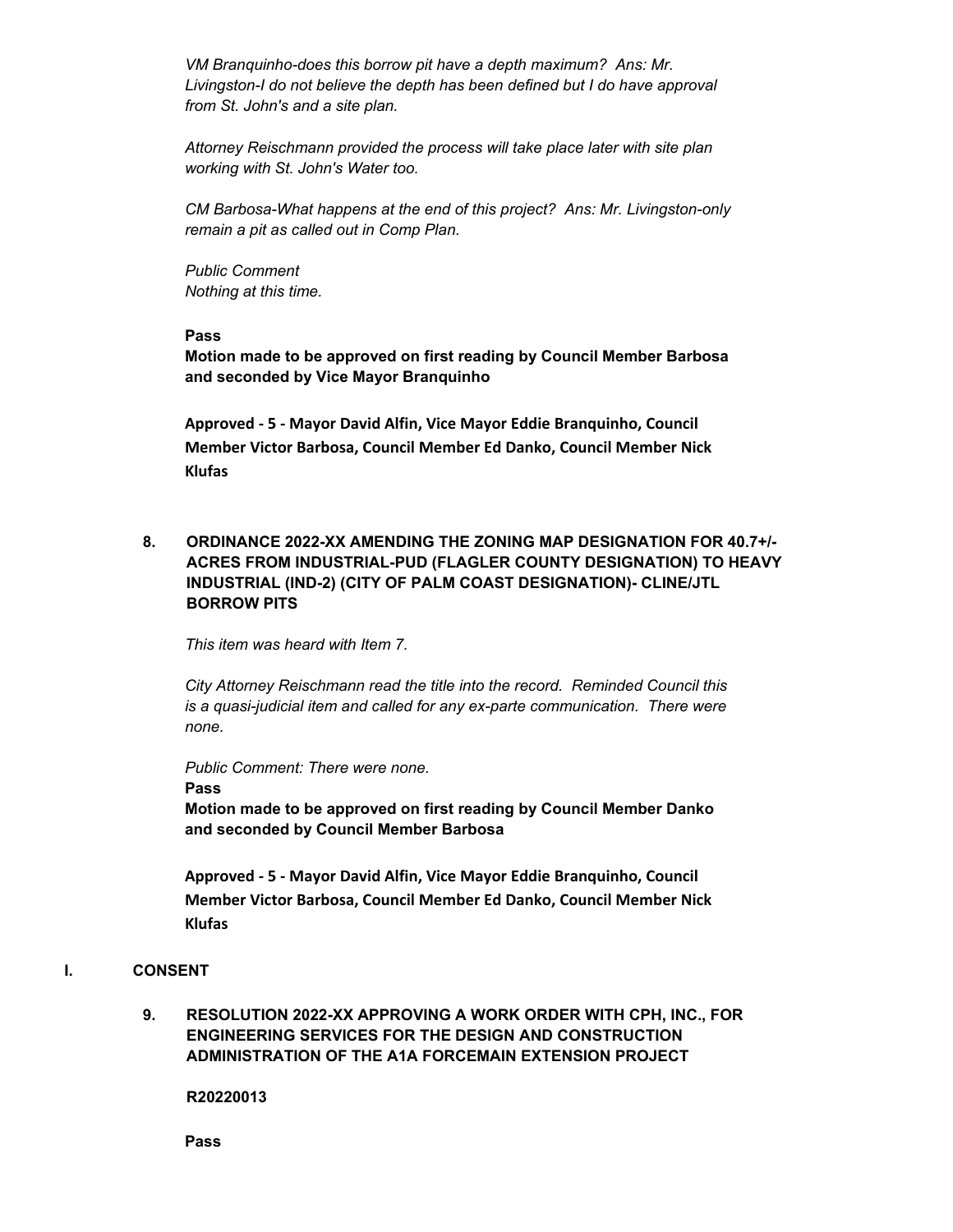**Motion made to to be adopted on consent by Vice Mayor Branquinho and seconded by Council Member Barbosa**

**Approved - 5 - Mayor David Alfin, Vice Mayor Eddie Branquinho, Council Member Victor Barbosa, Council Member Ed Danko, Council Member Nick Klufas**

**10. RESOLUTION 2022-XX APPROVING A WORK ORDER WITH CPH, INC., FOR DESIGN AND CONSTRUCTION ENGINEERING SERVICES FOR THE WASTEWATER TREATMENT FACILITY NO. 1 GENERATOR REPLACEMENT PROJECT** 

**R20220011**

**Pass**

**Motion made to to be adopted on consent by Vice Mayor Branquinho and seconded by Council Member Barbosa**

**Approved - 5 - Mayor David Alfin, Vice Mayor Eddie Branquinho, Council Member Victor Barbosa, Council Member Ed Danko, Council Member Nick Klufas**

**11. RESOLUTION 2022-XX APPROVING A WORK ORDER WITH CPH, INC., FOR ENGINEERING SERVICES FOR THE DESIGN AND CONSTRUCTION ADMINISTRATION OF THE WILLOW WOODS WATERMAIN AND DRY LINE SEWER PROJECT** 

**R20220012**

**Pass**

**Motion made to to be adopted on consent by Vice Mayor Branquinho and seconded by Council Member Barbosa**

**Approved - 5 - Mayor David Alfin, Vice Mayor Eddie Branquinho, Council Member Victor Barbosa, Council Member Ed Danko, Council Member Nick Klufas**

# **J. PUBLIC PARTICIPATION**

Remainder of Public Comments is limited to three (3) minutes each.

*There were none.*

# **K. DISCUSSION BY CITY COUNCIL OF MATTERS NOT ON THE AGENDA**

*CM Danko-received a lot of calls over the past three or four days about the survey question on canals. It is a leading question and has negative connotations. I am disappointed this question was not brought before us. We should have written the question differently. I have been on the canals and have seen where they are three and four feet. Talked with my friends in North Carolina and I am told it is far more expensive to do beach re-nourishment than doing a canal. Get us the facts please. Cape Coral has their own crew and is getting a*